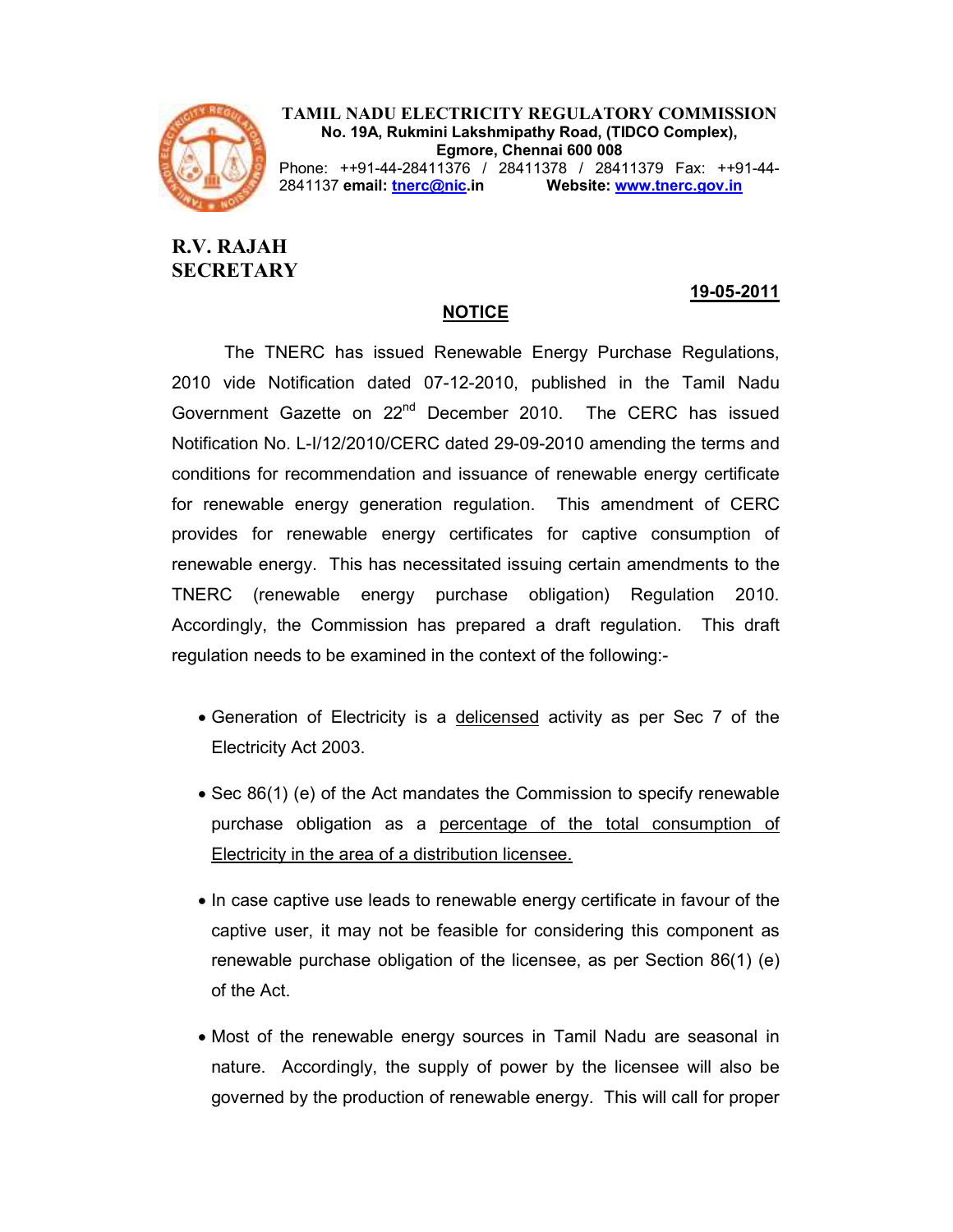planning of conventional sources of energy by the TANGEDCO. The issue needs to be properly examined if the installed capacity will get stranded at any stage and if so how the stranded costs will be handled? It is also necessary to examine surplus power if any available within the State and steps for marketing the same competitively to avoid any stranded cost. The Commission would like comments from all the stake holders governing the above issues as well on or before 20-06-2011, besides the comments from the stake holders on other issues.

#### (R.V. RAJAH) **SECRETARY**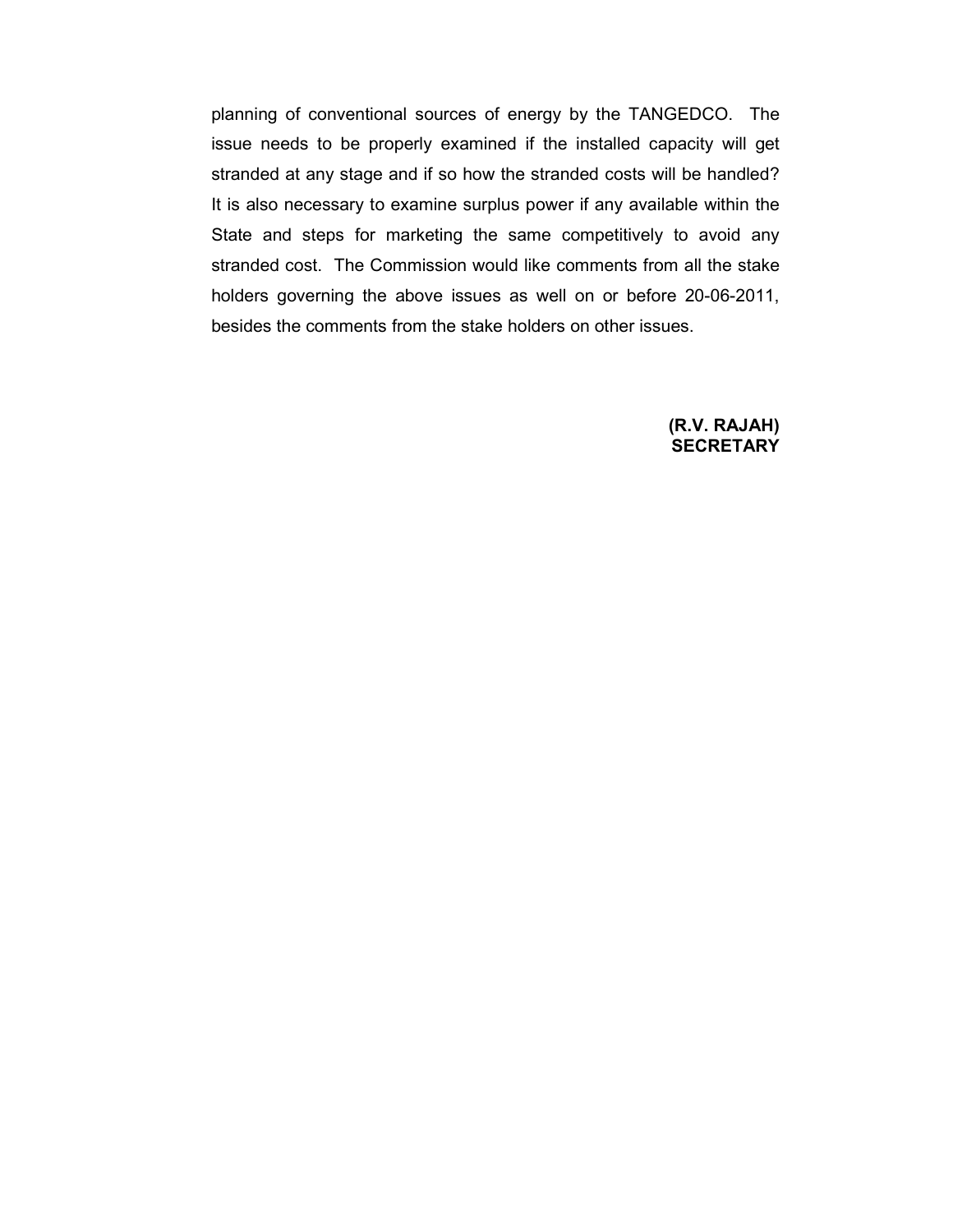### TAMIL NADU ELECTRICITY REGULATORY COMMISSION

Draft Notification No. TNERC / RPO / 19 / ……, dated 19-05-2011 (Comments/suggestions are invited on or before 20-06-2011)

WHEREAS the Tamil Nadu Electricity Regulatory Commission under section 181 read with sections 61, 66 and 86(1)(e) of the Electricity Act, 2003 (Central Act 36 of 2003), specified and notified in the Tamil Nadu Government Gazette, dated, the  $22^{nd}$  December, 2010, the Tamil Nadu Electricity Regulatory Commission (Renewable Energy Purchase Obligation) Regulations, 2010;

AND WHEREAS it is considered necessary to issue certain amendments to the above Regulations and such amendments shall be subject to the condition of the previous publication and accordingly undergone such previous publication;

NOW, THEREFORE, in exercise of the powers conferred by section 181 of the Electricity Act, 2003 (Central Act 36 of 2003) read with sections 61, 66 and 86(1)(e) and all other powers enabling it in this behalf, the Tamil Nadu Electricity Regulatory Commission hereby makes the following Amending Regulations to the Tamil Nadu Electricity Regulatory Commission (Renewable Energy Purchase Obligation) Regulations, 2010 (herein referred to as the Principal Regulations) issued under Notification No. TNERC/RPO/19/1 dated  $7<sup>th</sup>$  December, 2010 and published in Part VI – Section 2 (Supplement) of the Tamil Nadu Government Gazette, dated, the 22<sup>nd</sup> December, 2010.

# Amending Regulations

#### 1. Short title and commencement

(a) These Regulations may be called the Tamil Nadu Electricity Regulatory Commission (Renewable Energy Purchase Obligation) (Amendment) Regulations, 2011.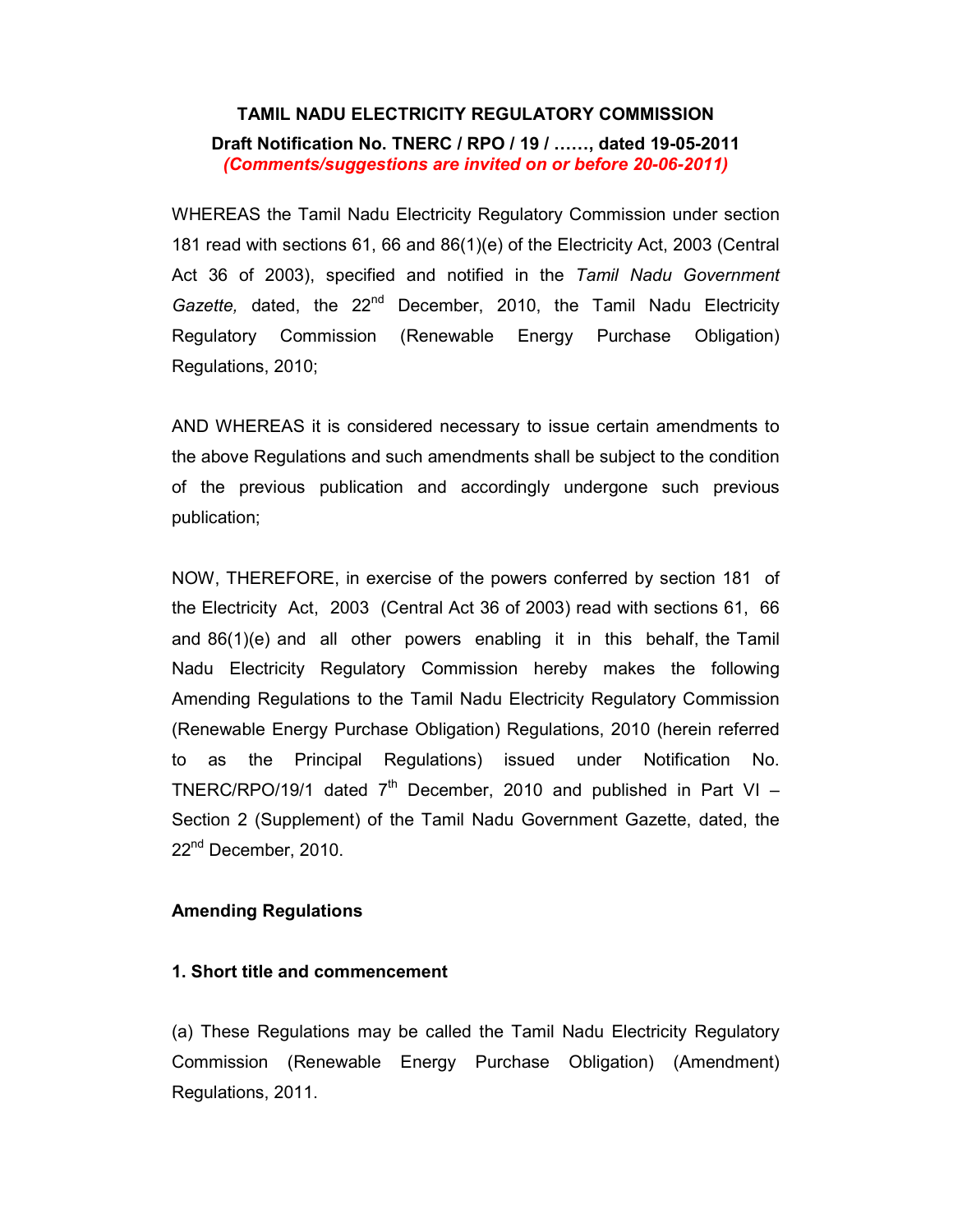(b) They shall come into force on the date of their publication in the Tamil Nadu Government Gazette.

# 2. Amendment of regulation 2 of the Principal Regulations

In the Principal Regulations, in regulation 2, in sub-regulation (1), for the clause (g), the following clause shall be substituted, namely:-

 $\Gamma$ (g) "Obligated Entity" means the distribution licensees, users owning Captive Generating Plants and open access consumers in the State of Tamil Nadu, who have to mandatorily comply with renewable purchase obligation under these Regulations subject to fulfilment of conditions outlined under Regulation 3;"

# 3. Amendment of regulation 3 of the Principal Regulations

In the Principal Regulations, for Regulation 3, the following Regulation shall be substituted, namely:-

# "3. Renewable Purchase Obligation. -

(1) Every obligated entity shall purchase not less than defined minimum percentage of its consumption of energy from renewable energy sources under the Renewable Purchase Obligation (RPO) during a year as specified below:

| $Sl$ .No.         | Year    |                               | Minimum Quantum of Minimum quantum of |
|-------------------|---------|-------------------------------|---------------------------------------|
|                   |         | total                         | renewable solar renewable             |
|                   |         | purchase obligation in        | purchase obligation in                |
|                   |         | percentage.                   | percentage out of the                 |
|                   |         | <i>(in terms of energy in</i> | total renewable                       |
|                   |         | kWh                           | purchase obligation                   |
|                   |         |                               | mentioned in column                   |
|                   |         |                               | (3).                                  |
|                   |         |                               | (in terms of energy in                |
|                   |         |                               | kWh                                   |
| $\left( l\right)$ | (2)     | (3)                           | (4)                                   |
|                   | 2011-12 | 10%                           | 0.15%                                 |
|                   |         |                               |                                       |
| 2                 | 2012-13 | 10%                           | 0.25%                                 |
|                   |         |                               |                                       |
| 3                 | 2013-14 | 10%                           | 0.25%                                 |
|                   |         |                               |                                       |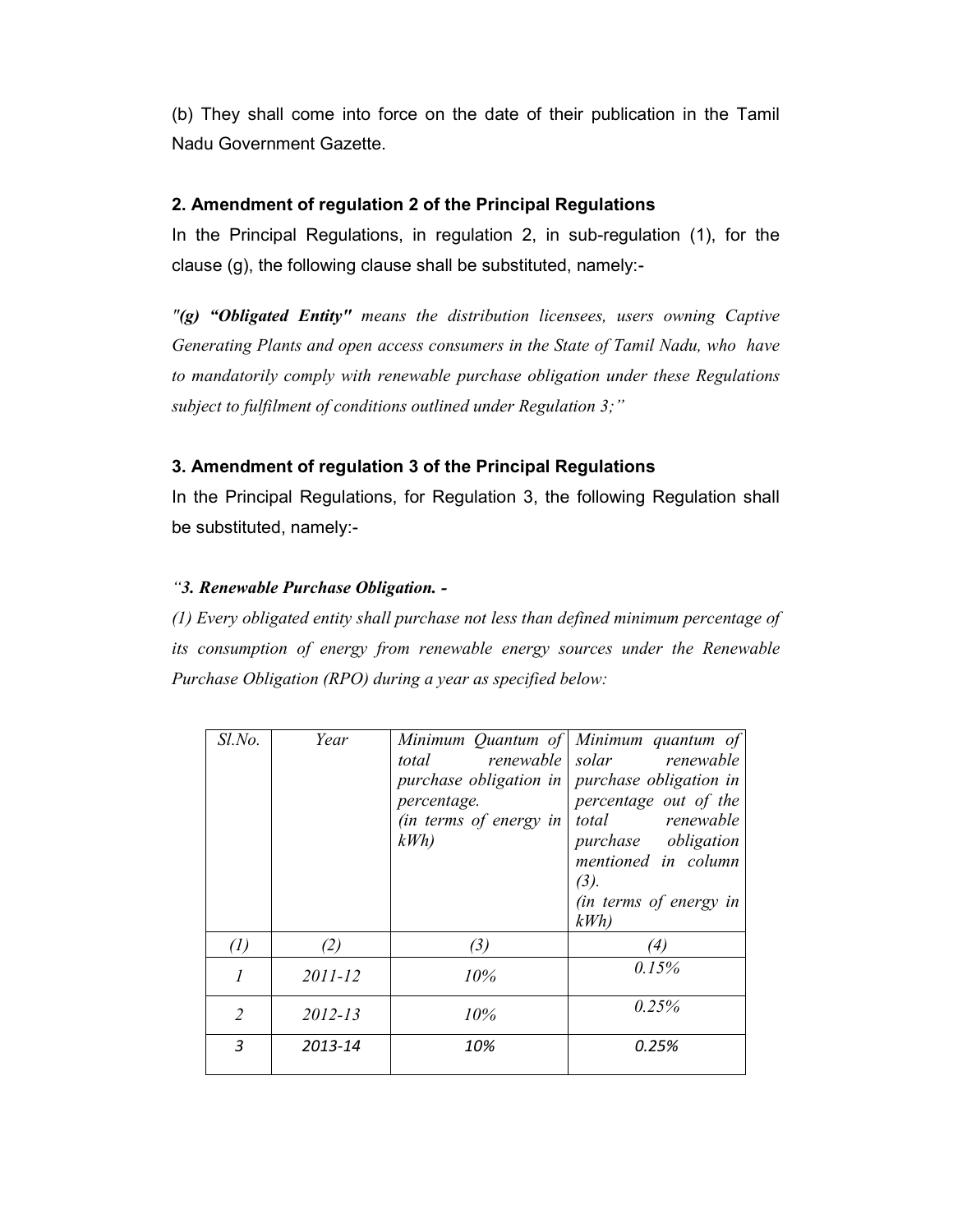Provided that when NTPC Vidyut Vyapar Nigam Ltd. (NVVN) supplies bundled power to distribution licensee(s) in the State at the rate determined as per Central Electricity Regulatory Commission regulations, the distribution licensee will be entitled to use the solar part of the bundled power for meeting the RPO specified under the Electricity Act, 2003:

Provided further that if the obligated entity has established the fact that the minimum quantum of power purchase from solar energy is not available in the market either in the form of solar Renewable Energy Certificate (REC) or solar energy in a particular year and the Commission is satisfied with the fact, then in such cases, the other renewable energy sources shall be purchased for fulfillment of the solar RPO:

Provided also that such obligation to purchase renewable energy shall be inclusive of the purchases, if any, from renewable energy sources already being made by concerned obligated entity:

Provided also that the energy purchase agreements for the purchase of renewable energy sources already entered into by the distribution licensees shall continue to be made till their present validity, even if the total purchases under such agreements exceed the percentage as specified hereinabove.

(2) The minimum percentage as specified in sub-regulation (1) shall be applicable to the Distribution Licensee, users owning Captive Generating Plants and open access consumers in the State of Tamil Nadu, subject to the following conditions:

(a) Any person who owns a grid connected Captive Generating Plant and consumes electricity generated from such plant for his own use shall be subjected to a minimum percentage of specified RPO to the extent of his consumption met through such captive source.

Explanation: Consumption met through non-grid connected Captive Generating Plants will not be considered for RPO purpose.

(b) Any person who consumes electricity procured from conventional fossil fuel based generation through open access as per Section 42 (2) of the Act shall be subjected to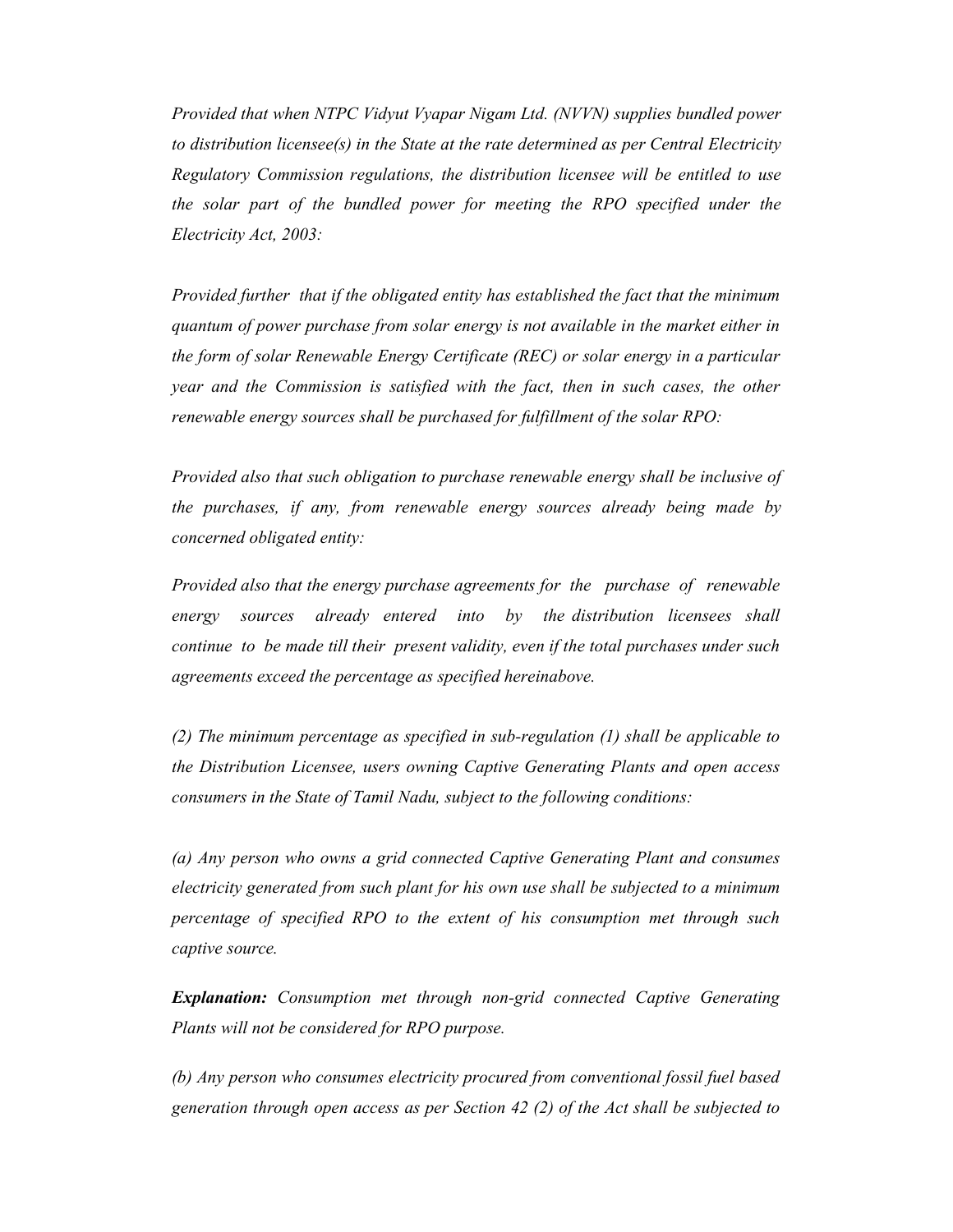a minimum percentage of specified RPO to the extent of his consumption met through such open access source.

(3) If the RPO for any of the year is not specified by the Commission, the RPO specified for the previous year shall be continued beyond the period till any revision is effected by the Commission in this regard."

#### 4. Amendment of regulation 6 of the Principal Regulations

In the Principal Regulations, in regulation 6, in sub-regulation (1), after clause (b), the following provisos shall be added, namely.-

"Provided that such a generating company having entered into a power purchase agreement for sale of electricity at a preferential tariff shall not, in case of premature termination of the agreement, be eligible for participating in the Renewable Energy Certificate (REC) scheme for a period of three years from the date of termination of such agreement or till the scheduled date of expiry of power purchase agreement whichever is earlier or if any order or ruling is found to have been passed by the Commission or a competent court against the generating company for material breach of the terms and conditions of the said power purchase agreement:

Provided further that a Captive Generating Plant (CGP) based on renewable energy sources shall be eligible for the entire energy generated from such plant including self consumption for participating in the REC scheme subject to the condition that such CGP has not availed or does not propose to avail any benefit in the form of concessional/promotional transmission or wheeling charges, banking facility benefit and waiver of electricity duty, etc.:

Provided also that if such a CGP forgoes on its own, the benefits of concessional transmission or wheeling charges, banking facility benefit and waiver of electricity duty, etc., it shall become eligible for participating in the REC scheme only after a period of three years has elapsed from the date of forgoing such benefits.